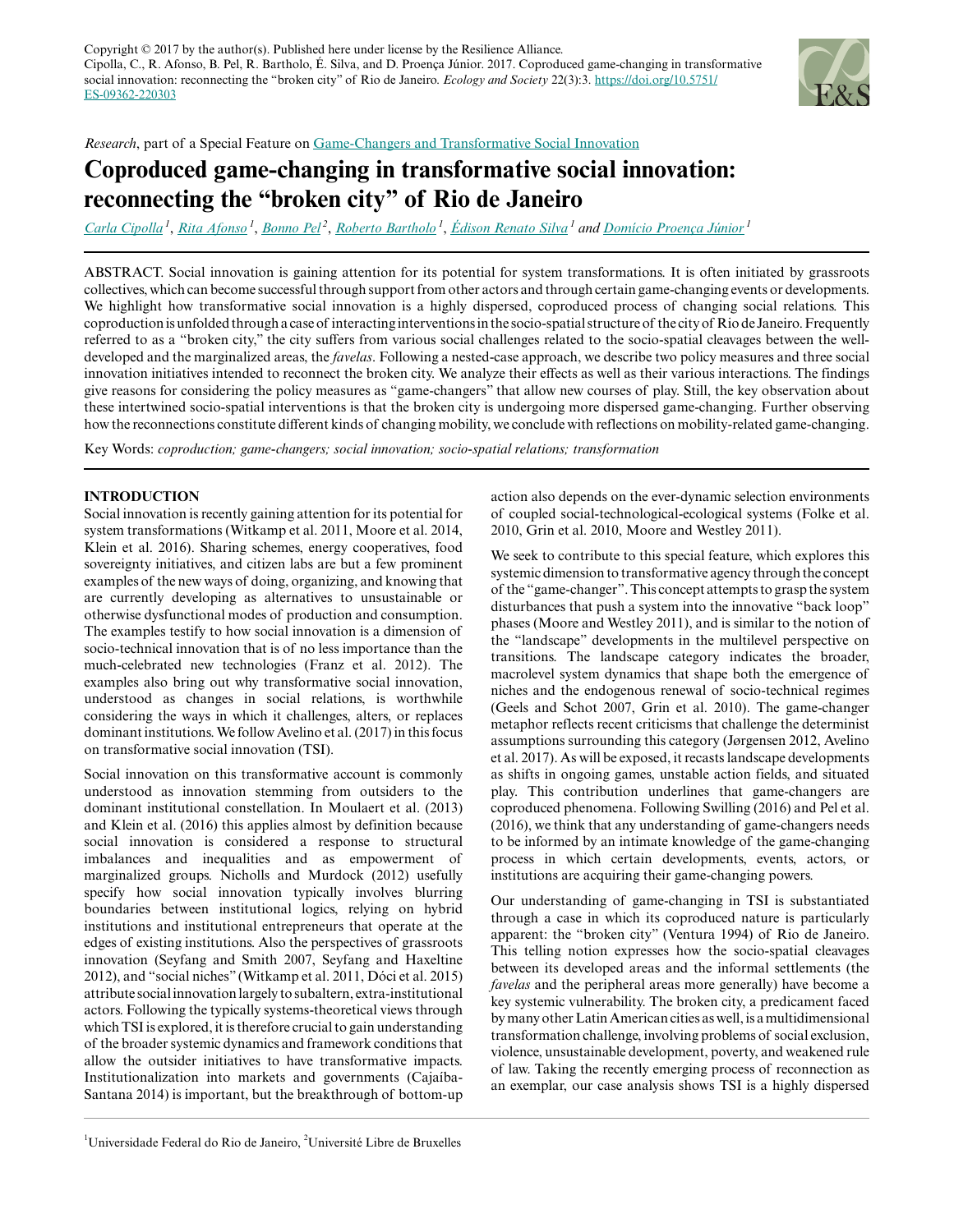process of changing socio-spatial relations. Through a nestedcase approach we describe several policy measures as apparent game-changers and three social innovation initiatives that crucially coproduced the process of socio-spatial reconnection. Our analysis is led by the following questions: In what ways have the social innovations and policy measures achieved reconnections in the broken city, and how have they interacted? The responses to these questions allow us to answer the main question: How was the game-changing coproduced?

# **THE BROKEN CITY**

Since the 1980s, inhabitants of Rio de Janeiro have observed the break-up of their city, through the increased disparity between the developed areas and the impoverished informal settlements (*favelas*), a cleavage locally also referred to as the disparity between "asphalt" and "hill" areas. Rio de Janeiro has 6 million inhabitants, 1.4 million of whom are living in its 763 favelas (IPP 2014). Because these are spread throughout the city, the associated social inequalities are apparent to all. Zuenir Ventura's (1994) *Broken City* reported drug traffickers' augmenting power over the favelas, involving widespread violence, extortion, and ongoing drug wars. His groundbreaking exposé of the oppressive conditions in the favelas raised public awareness, and led to various attempts to reincorporate and regenerate these areas through urban planning and welfare policies. "Broken city" became shorthand for a whole set of problems as diagnosed through lenses of social exclusion (Rodrigues and Orlandi 2010), urban violence (Koonings and Kruijt 2013), urban geography (Deffner 2011), and urban democracy (Carvalho 1995). Ventura (1994) argued that the city would soon be split into two separate realities, segregating social classes, neighborhoods, and cultural groups into increasingly limited interaction. The separation between hill and asphalt would escalate, even in the situations of geographical neighbors, such as those in the South Zone of Rio (IPP 2014).

The broken city diagnosis clarifies how the problems of the favelas are highly relevant for the topic of game-changing in TSI. First, it instructively identifies Rio de Janeiro's various urban problems as different dimensions of a complex systemic problem. Distinct problems like poverty, violence, and social exclusion are recast as manifestations of an urban system caught up in a vicious cycle of disintegration. Ultramari and Rezende (2007:50) describe the process of system collapse as a "silent and huge slow accident," a systemic trend that is particularly difficult to break loose from for lack of a clear system state to restore or a model to work toward. Second, the broken city diagnosis asserts a highly dispersed problem of broken socio-spatial relations, requiring socio-spatial reconnections to make the city more resilient. Third, the broken city diagnosis speaks to the particular topic of gamechanging. It helps to articulate the urban problems as a game with unfavorable outcomes, locked-in strategies, yearnings for gamechanging, and initiatives by different players toward new lines of play.

Key players but not necessarily the leading players in the dramatic course of play are the favela inhabitants. To them, the favelas are housing solutions (Lacerda 2015). Their informal settlements have for a long time formed part of Rio de Janeiro, as the regular housing capacity repeatedly fell short in accommodating successive immigration waves. By 1950, 7% of the population were already in favelas. Since then, the number of people flowing into the informal settlements has augmented dramatically, especially in the last decades. The economic developments that spurred massive migration toward the urban centers can be considered game-changers that shaped the course of play until today: the favelas became too sizeable to be ignored. Because favelas stem from illegal occupations, various governmental organizations have become involved with them. As described extensively elsewhere, the rampant favelas have led authorities into an apparent game against nature, in which the containment of undesirable urbanization was pursued through demolition and eviction programs. Apart from this role of tough arbiters, governmental actors were also important players as providers of public services (sanitation, public healthcare, energy, education). This course of play through urban planning and social policy schemes remained limited, however, as the illegal status of the settlements left them outside the playing field. A third group of actors that became increasingly influential on the course of play were the drug lords and vigilantes who seized the power vacuum in the informal zones. They offered revenue flows, protection, and other services to favela citizens left largely to their own devices. These self-appointed authorities hampered governmental provision of infrastructural improvements and services even after (partial) legalization of informal settlements. Tariffs for truckborne water, gas for cooking, siphoned electricity, and pirate cable TV, among others, were substantial sources of income for the drug lords.

The interactions between these groups display locked-in strategies. Public authorities became gripped in strategies of denial, retreat, and repression, especially as the drug lords and vigilantes evoked adversarial approaches to the favelas. The latter basically profited from the situation of illegality and isolation, and sought to maintain it. Meanwhile, favela inhabitants felt increasingly isolated, stigmatized, and abandoned by public authorities, and adversarial relations toward government worsened as police raids and evictions become more violent and disregarding of civil rights. This escalating course of play involved not only the aforementioned groups of "players" and the playing field of the favela territories. It crucially extended well beyond the problematic areas, affecting the socio-spatial relations between the favelas and the rest of the city. The favelas and their surroundings became increasingly dangerous places to be because of drug lord or vigilante authority, who ruled by use of force. In and outbound travel were subject to controls, curfews, exclusions, and tolls, and passers-by became targets for robbery. This situation of impeded mobility was a fact of life for all *cariocas* (Rio de Janeiro inhabitants) especially in the north zone, away from the tourist area of the city. Conventional approaches to urban mobility in Brazil have limited this issue to physical transportation (e.g., Magagnin and Silva 2008). However, this downplays the symbolic-cultural dimensions of the impeded mobility. The described stigmatization of the favelas and its inhabitants, the generalized fear, and the tendencies toward segregation and retrenchment indicate a broader problem of hampered socio-spatial relations.

# **COPRODUCED GAME-CHANGING: TRANSFORMING SOCIO-SPATIAL RELATIONS**

The broken city diagnosis as proposed by Ventura (1994) brings forward a systemic view on the social problems associated with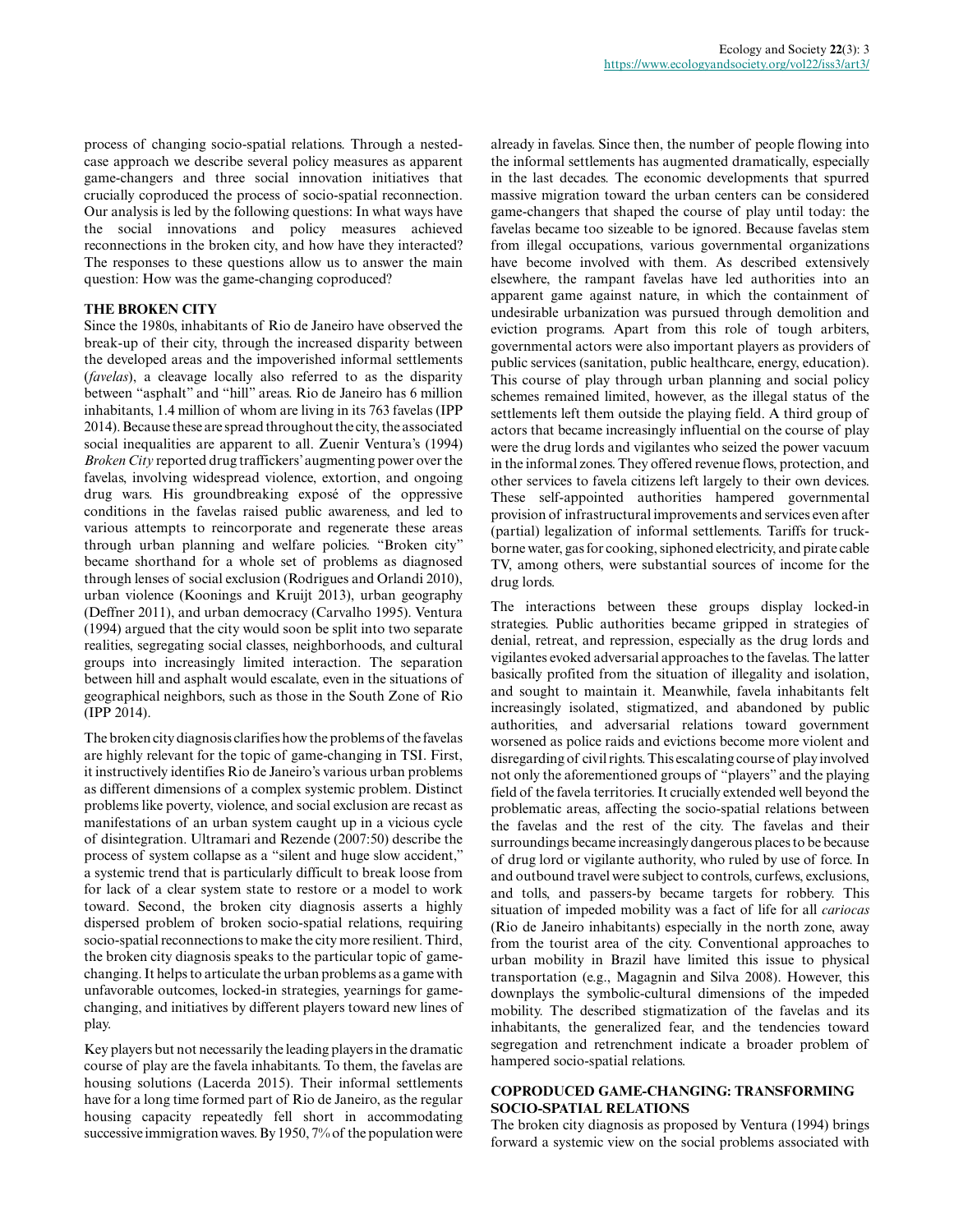Rio de Janeiro's favelas. It informs an understanding of the game and its playing field, players, stakes, and strategies, also expressing the yearning for game-changing to this undesirable course of play. As underlined by Smith and Stirling (2010), such delineations of the playing field are neither obvious nor innocent, however. These system demarcations convey assumptions about why and how the game should be changed, and which stakes count the most. Particularly important assumptions for our topic are those suggesting whose move it is to initiate a game-changer, whose agency the game-changing is to be ascribed to. This is a very sensitive issue: many initiatives toward game-changing have already been undertaken over the heads of the favela inhabitants, reducing them to passive players or even spectators. As detailed in a critical discourse analysis by Lacerda (2015), political and media utterances on the favela game-changing tend to selectively highlight and downplay the agency of players.

Our theorization of game-changing in TSI should not silently presuppose to which agents this should be attributed. A first step in our conceptualization is therefore to underline that the broken city is a highly dispersed and systemic challenge. It is characterized by impeded socio-cultural mobility and deteriorating sociospatial relations. Along this diagnosis, the favelas can be appreciated as exemplars of Foucault's "heterotopias", i.e., as cast aside and dismissed "other spaces." In this view, the favelas are not considered as isolated sites of problems, but rather as parts of a problematic system of social-spatial relations through which both the "other" and the "regular" spaces acquire their function and meaning (Foucault and Miskowiec 1986). The corresponding TSI then amounts to a process in which these socio-spatial relations are drastically changed, and in which the broken city undergoes reconnections. This understanding of TSI gamechanging in terms of changing socio-spatial relations coincides with territorial development accounts of social innovation. Moulaert (2009:17) tellingly highlights how this involves the "building of communication channels between privileged and disfavoured citizens within urban society."

Van Dyck and van den Broek (2013) remind us that these changes in socio-spatial relations have important material dimensions that are often neglected in social innovation research. This helps to avoid anthropocentric understandings of the game-changing in which space is reduced to a passive background to game-changing actors and institutions. Taking the system diagnosis of problematic socio-spatial relations seriously, we need to account for the many dimensions of these relations and the many kinds of game-changers that could intervene in them. As described below, the socio-spatial relations involved not only various actors and organizations as players, but also the identities of areas, the material changes in transport infrastructures, and the evolution of communication channels. Pel et al. (2016) sketch similarly in this special feature how socially innovative agency emerged through the reconsideration of prevailing social-technologicalecological relations in the Belgian electricity system. Following Avelino et al. (2017), a second element in our conceptualization is thus to conceive of TSI as a process of changing social relations in a social-material context.

A further implication of the socio-spatial, multidimensional understanding of the broken city course of play is that the process of game-changing in TSI is not attributed exclusively to isolated game-changers. Avelino et al. (2014:12) define these as "macrodevelopments that are perceived to change the (rules, fields and players in the) 'game' of societal interaction." Apparent examples of such macrodevelopments were the migration waves into Rio de Janeiro, or the policy measures by governmental players aimed to reincorporate favelas into the urban social fabric. Still, the so multidimensional and dispersed nature of the broken city game suggests that any game-changing will emerge from a multitude of interventions in the socio-spatial relations. In line with Swilling (2016) and Pel et al. (2016) in this special feature, we understand game-changers as a coproduced phenomenon. Other than seeking to identify game-changer events, developments, and actors that change the course of play as exogenous and determining forces, we consider that any of those acquiring their game-changing powers in processes of game-changing. Social innovation initiatives developed by favela inhabitants are thus acknowledged as coproducers of game-changing. We thus underline how the game-changer concept recasts the similar notion of the landscape developments in the multilevel perspective on transitions, which indicates the broader, macrolevel system dynamics that shape both the emergence of niches and the endogenous renewal of socio-technical regimes (Geels and Schot 2007, Grin et al. 2010). Our understanding of coproduced game-changers is very much in line with actor network theory accounts that challenge the determinist assumptions surrounding the landscape category (Jørgensen 2012, Avelino et al. 2014). Instead we foreground the dispersed and coproduced game-changing processes through which socio-spatial relations are transformed, and through which the broken city is reconnected in various sites and on various dimensions.

# **METHOD: A NESTED CASE STUDY**

Considering that we aim to study ongoing, unstable, and unique processes, case study was the preferred method for its capacity to generate in-depth understandings about phenomena (Yin 1994). Aiming to develop the game-changer concept rather than apply or confirm it as a theory, the study has taken an exploratory approach. More specifically, we developed our case through a nested-case approach. Such focus on nested, interconnected units of analysis rather than singular focal actors (Yin 1994) is a methodological choice that matches our theoretical assumptions of dispersed agency and complex processes of transformation (Cf. Byrne 2005). Our case study describes two policy measures and three social innovation initiatives intended to reconnect the broken city. Conducted between August and December 2014, the study involved semistructured interviews with key actors, document analysis (academic publications, newspaper articles, reports from research organizations, and policy documents), and observation of the three social innovation initiatives in their day to day activities. We describe their effects on socio-spatial relations, but also their mutual interactions. The latter analysis of intersections between cases (Pel 2014) helps to elicit the coproduction of game-changing.

UPP (Pacifying Police Unit) program, which aims to install community policing in favelas once dominated by drug lords and vigilantes (Willis and Prado 2014), and Rio Estado Digital ("State of Rio Digital"), on provision of free Internet access for favela residents (Holmes 2009), have both been portrayed as gamechanging interventions. These game-changers paved the way for, or as we will demonstrate, were coproducing a game-changing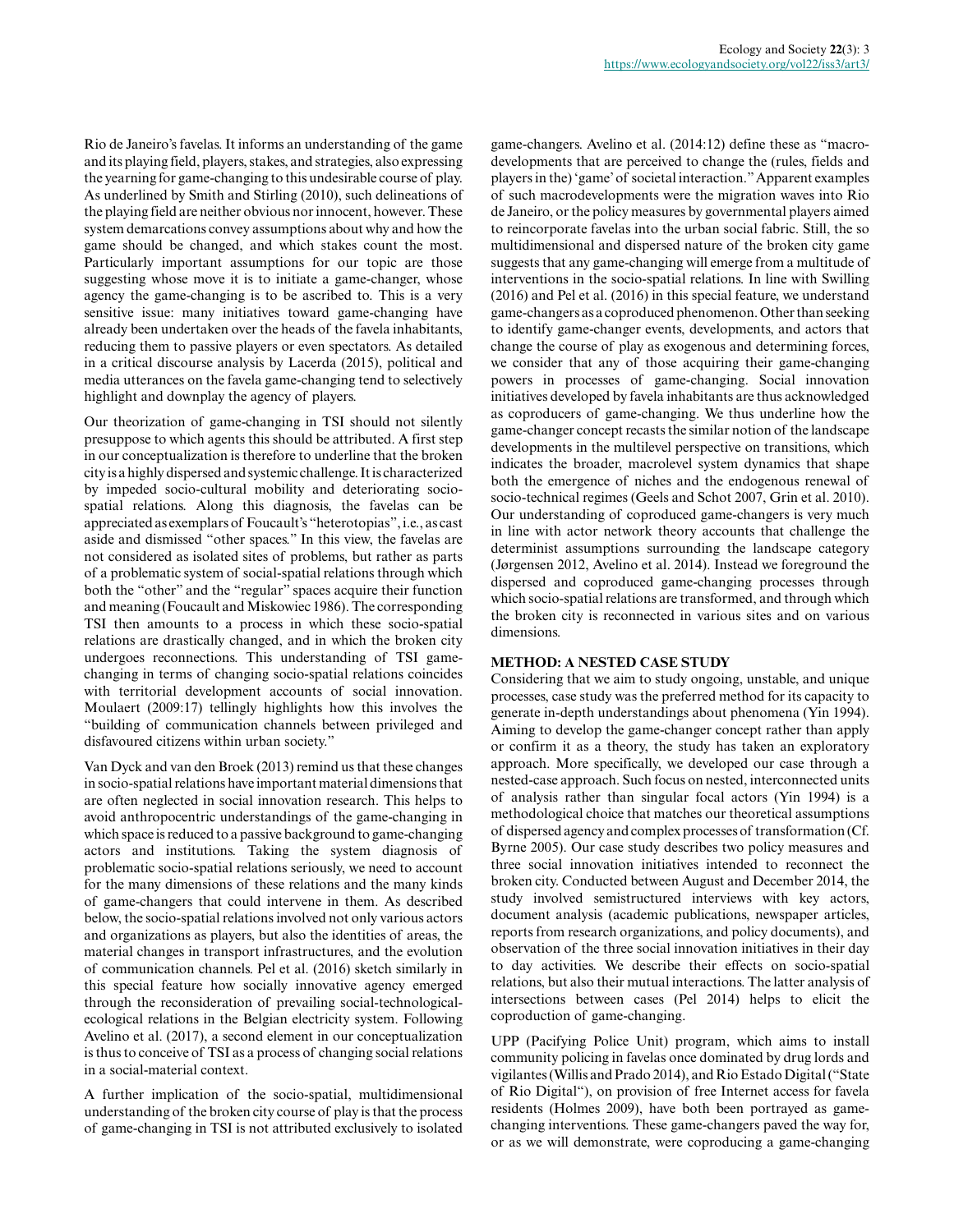process with the three following social innovation initiatives: first, Papo Reto ("Straight Talk"), a social network providing alerts about violence in the city's largest favela area Complexo do Alemão. Second, the Coletivo Norte Comum is a collective for cultural production by residents from the northern outskirts, as outsiders from the mainstream cultural circuit. The third, FLUPP (Literary Festival of the UPPs), was a literature festival in the favelas aimed at boundary-crossing dialogue in Rio. The Favelas' Observatory (Observatório de Favelas 2017) highlighted the importance of these three social innovation initiatives, whose part in the game-changing will be further analyzed below.

## **COPRODUCED GAME-CHANGING**

For reasons of conciseness and in line with our nested-case research design, our empirical account will not provide in-depth descriptions of the aforementioned five interventions in the broken city. Following our research questions, we subsequently highlight how socio-spatial relations were changed by the two policy measures as apparent game-changers and the three social innovation initiatives as other relevant elements in the gamechanging. Subsequently we identify the interactions between the five interventions and synthesize these observations into overall conclusions on coproduced game-changing.

#### **Two apparent game-changers**

The Pacifying Police Units (UPP) starting in 2008 can be considered as a game-changer because this intervention program forcefully drove away from the prevailing course of play. The UPP project is a law enforcement and social services program promoted by the Rio de Janeiro State Government in collaboration with the Municipal and Federal Governments. UPP amounts to a new concept in the provision of security, deploying decisive force to remove control from the drug lords in favela territories by ensuring police presence and basic social services. Communities are recovered by pacification, which plays a key role in social and economic development of the communities; it favors the development of public services, infrastructure, social, sporting, and cultural projects, private investment, and opportunities (UPP 2017*a*). According to the responsible Security Secretary, "it is not just a security project; it is a State policy of life improvement and hope development to the people of Rio de Janeiro" (UPP 2017*b*).

The pacification changed socio-spatial relations in various ways. It involved changes in the balance of power and restoration of rule of law, restoration of trust relations, developed social services provision within the favela areas, and facilitated inbound and outbound travel. These were game-changing changes for the interactions between residents of the favelas and those from other neighborhoods.

The UPP approach begins in the wake of armed repossession of a favela territory with the support of substantial, battalion-sized and heavily equipped units of the Brazilian Army or Marines. Once the area is cleared and held for long enough to prevent any attempt at repossession by the drug lords, an independent pacifying unit is put in place. It begins by destroying and repurposing locations and structures that have been run by the drug lords (Silva et al. 2015). As partnerships between local residents and law enforcement institutions (UPP 2017*a*), UPPs are subsequently meant to allow favela residents to take ownership of their territories. The UPPs crucially involve the removal of arbitrary controls or extortion, returning these spaces to the city

and the residents deprived of this freedom to move (Silva 2011). Because favela residents mostly work outside the favelas, this change in the social-material conditions for mobility is of particular transformative significance to them.

In 2017, there is in total 38 UPPs with approximately 9500 police officers (UPP 2017*c*), almost a fifth of the 50,000 members of Rio de Janeiro State's Polícia Militar (police patrols). Because this policy has reduced violent deaths and homicides, it might well be sustained (Misse 2014). Moreover, the social-materially transformed accessibility has generated unprecedented mobility flows and exchanges. For tourists and nonresidents, the regained accessibility has unveiled a hidden reality. Conversely, favela residents themselves could easier connect with other cariocas and visitors, and develop business opportunities (Burgos et al. 2011). The pacification thus involved heavy physical-material interventions, transformations in power relations, and a gradual shift in organization, but also major changes in accessibility and the associated new patterns of relationship and exchange.

The second policy intervention can also be considered as a gamechanger, albeit one in the form of changes in technology and communication channels. In 2008 the state government together with several universities initiated the "Rio State Digital" project. A key element was the provision of free Internet, with 2.5 million beneficiaries (15% of the state population) until 2011. The 900 Mb to 1 Gb/s bandwidth is present in the favelas (South and North Zones), in tourist attractions, and in the outlying areas of the Rio Metropolitan Region. Beyond the free Internet access, this digital inclusion program was above all "an educational project, of knowledge in communities, culture, information and qualification opportunities" (Governo do Rio de Janeiro 2011). The project developed web site platforms for professional courses (telemarketer, office assistant, sales promoter, assembly, and computer maintenance), e-government (updating documents, access and scheduling to city hall, state and federal government organizations), and entrepreneur support (laws and regulations), as well as shortcuts to job sites.

The broadly scoped digital inclusion program changed sociospatial relations in various ways. It was first of all an intervention that technically facilitated communication and dialogue between favela and "asphalt," opening up relations within the city and reaching out to the rest of Brazil and the world. Important changes in socio-spatial relations between residents and the state took place in the form of increased access to rights, services, and employment possibilities. More broadly, the program afforded socio-cultural mobility (Sorj and Guedes 2005). The integration into the information and communications technology revolution also balanced the production of news about and dominant images of the favela, which used to be available only through mainstream media. A new communication game was started in which favela inhabitants began to articulate their own standpoints and realities, to "asphalt" residents and government. This emancipation involved both the gaining of credibility as sources of reliable information for others as well as changing selfperceptions. The Director of the Favelas' Observatory stated that "on the streets, a young man from the favela is just that, but he is not acknowledged as a citizen (...) Now, on his Facebook, he shows and asserts himself, identifies his preferences, sets out his conflicts, all because he does not feel alone."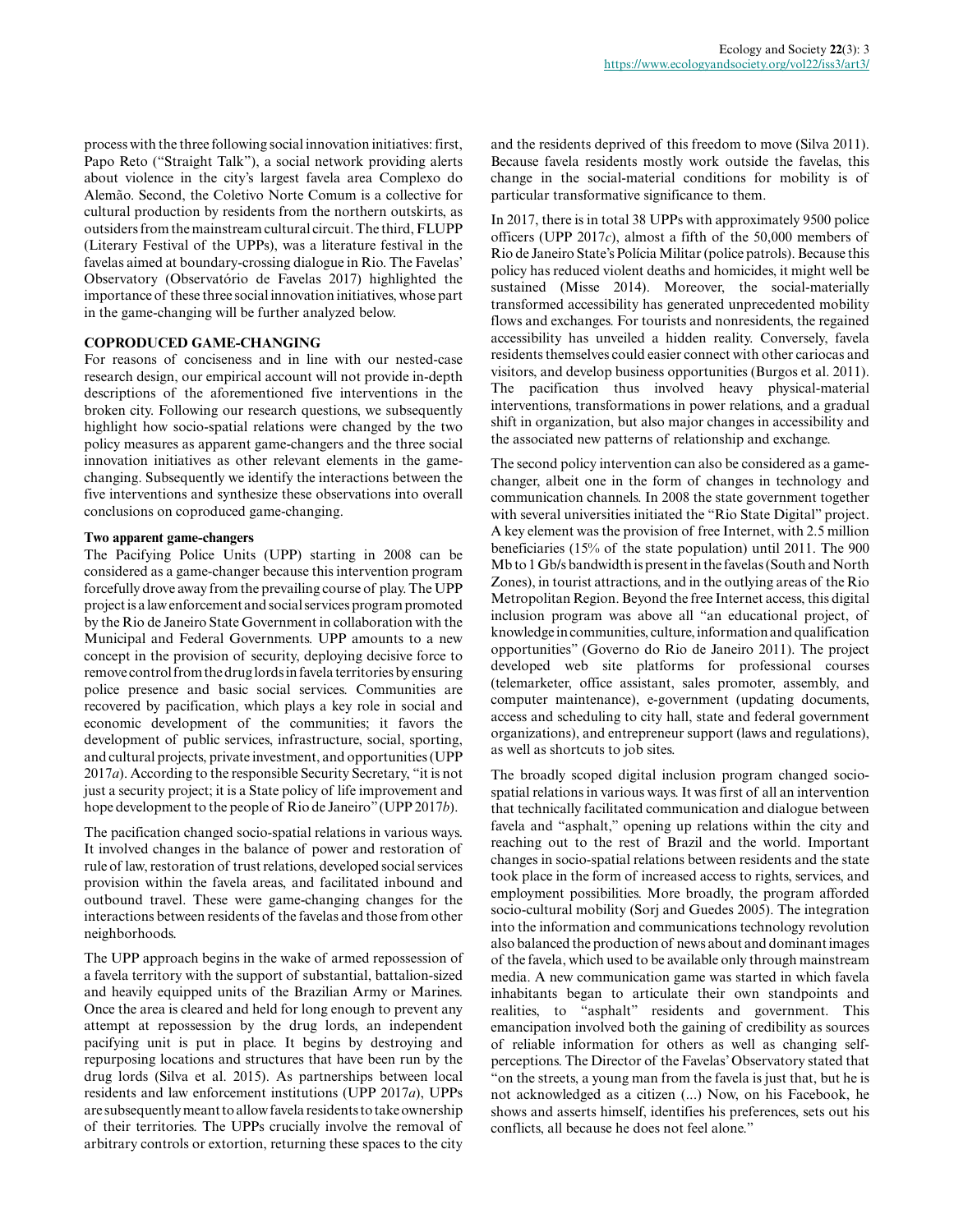#### **Broader game-changing: three social innovation initiatives**

The above two policy measures can be considered crucial gamechangers that impacted various dimensions of socio-spatial relations. Crucially however, other actors developed initiatives that contributed to the game-changing process by using cultural production and new communication flows for new patterns of play between different areas of the city.

The first initiative, Coletivo Papo Reto or "straight talk collective," developed in 2014 as a network of independent communicators. Emerging in Rio's two biggest complexes of adjacent favelas, Alemão and Penha, their declared goal was to spread news about events, protests, and violence, acting as a channel of critical communication about favela realities from their residents' point of view. The founder declared that its main aim was to call for a reflection about "up to what point the claims of mainstream media are true." The initiative manages a WhatsApp group of hundreds of residents, merchants, and motorcycle-taxi drivers, sharing real time information about conflicts in the favela. Also their Facebook and Twitter accounts are platforms for podcasts about actual developments, often criticizing the priorities and practices of police activities. By asserting itself as a relevant voice, the initiative became acknowledged across the broken city divide. Members represented it at academic, cultural, and communication events, and in 2016 one of its members was hired for the left party's campaign for the mayor's office. The group also gained international visibility, receiving support and training from and collaborating with human rights NGOs such as Amnesty International and the "black lives matter" movement.

The initiative was inherently related to the aforementioned gamechanging policy interventions. The collective was born specifically to question the excessive policing order established by the UPP, involving a curfew, among other things. As the conflicts on the drug trafficking intensified, the WhatsApp group was created as a security information system beyond the UPP, indicating in real time where it is safe or unsafe to go. As the collective gained respect as an alternative media channel, it thus enacted a new course of play. Favela residents became news subjects rather than objects, and therewith cocreators of the social-spatial order.

The second initiative, Coletivo Norte Comum, was created in 2011 as a network of cultural producers. Living in the poorer parts of the city yet seeking to engage in high-quality cultural productions, the collective emerged from shared dissatisfaction with the local lack of channels for cultural expression. As one of their participants stated the following:

*The northern zone has nothing; no theatre, bars, cinemas, venues for shows. And the city hall opened up calls to use those in the south ... we never won ... the same producers always won. When we wanted to meet our friends, we would pick up one or two buses and stop in the city center or the south to meet friends who live on the same street, in the same building sometimes. The Norte Comum came up with this idea: Why do people go so far away to have fun? Why don't we produce here what we are going to do in the south and central zones?*

The collective intervened in socio-spatial relations by initiating cultural production in culture-deprived areas. In doing so they changed the map of cultural production, which typically reflected

the problematic socio-spatial relations of the broken city. Their social innovation consists of the development of new centers of artistic-cultural citizenship. Adapting cultural products to the taste of a public outside the mainstream cultural circuit of Rio and finding innovative ways of gathering the resources needed to sustain their independent actions, they produce several cultural events. Their significance for changing social-spatial relations is simultaneously inward and outward. Regarding the first, the initiators actively share their skills, stimulating the organization of other local cultural events and empowering people to take on the cultural production and consumption in their own regions. Regarding the second, the collective can be seen to reverse the established patterns of relationship between the center and the outer areas. Through the dispersed emergence of cultural events, the hitherto peripheral North Zone and other areas could start to act as centers or nodes of cultural production and consumption. The initiative reasserted peripheral areas as relevant destinations.

The third initiative, FLUPP, is a literary festival that started in 2012. It is an independently organized initiative that takes place in favelas pacified through the UPP program. It was developed by a former resident based on the awareness that there were writers and poets in the favelas, but that they were marginalized: "we perceived a demand for a literary festival of great importance in the city able to include the diversity of territories, including the favela. The youth not only read, but they also like to write and we wanted to create a channel to generate opportunities for these young people."

When the UPP was implemented and the requisite sense of social security had grown, favela inhabitants considered the time ripe for the festival. It promotes dialogue between renowned and emerging fringe writers, also bringing the latter into contact with publishers. The festival stimulates "improbable dialogue" and fosters mutual learning by bringing together consumers and producers of literature in a "pacified" favela. In contrast with the traditionally rather elitist cultural events, FLUPP places the "ordinary," locally based authors and poets center stage.

Similar to Norte Comum, the FLUPP changes the map of cultural production in the broken city, and it intervenes in socio-spatial relations by challenging the prevailing cultural divisions. It allows neighborhoods to assert themselves as new nodes in the broken city. As a literary festival, it is highly symbolic of the pacified course of play that is facilitated through the UPP. Its significance for changing socio-spatial relations speaks particularly from the fact that the festival moves across the city toward newly pacified favelas, and from its virtual travelling. The festival brings in participants from all over the world, has substantial media coverage, and has an important dissemination component in its online offers of free e-books.

#### **Interactions**

The described five interventions already brought out various mutual interactions. Important parts of the game-changing process would be neglected if we limited the analysis to a summation of their independent impacts. Following a nested-case approach, the picture of game-changing is complete through the observation of interactions between cases. The multiple interactions between the policy measures and the social innovation initiatives can be summarized as follows: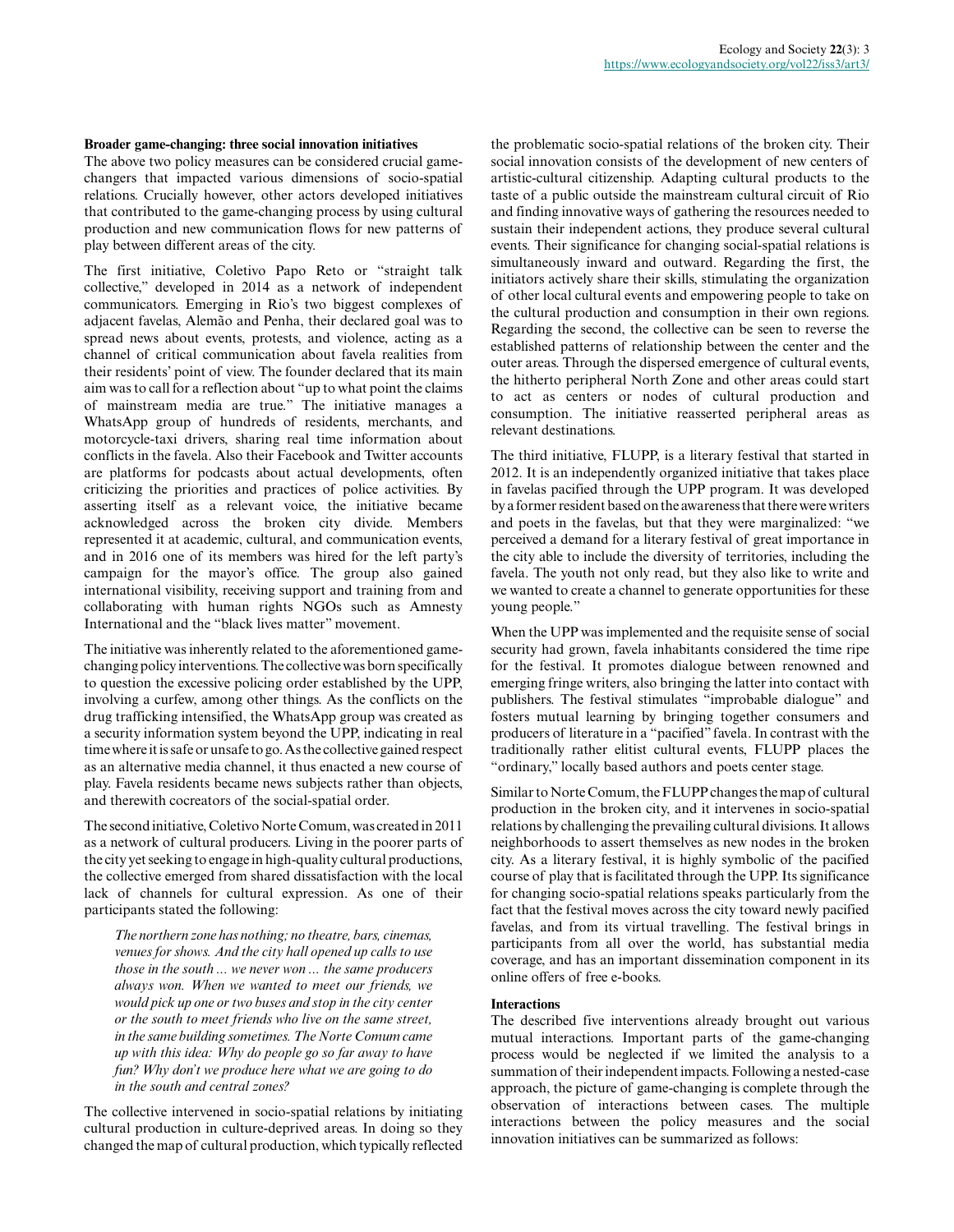First, there are several instances in which the policy measures and social innovation initiatives developed symbiotically. Rio State Digital was intended to work as a flanking policy measure to the UPP pacification program. Both the increased sense of security brought by the latter and the communication channels changed by the former brought about reconnections in the broken city. The two policy measures also converged in the rapprochement between favela residents and the State, because they both facilitated the access to public services at the municipal, state, and federal levels. Their game-changing effects were mutually reinforcing toward new courses of play in which the favelas did not feature as problematic zones to be avoided but rather as neighborhoods to cultivate and to tap from.

Second, it is striking how the social innovation initiatives were in many ways carried by the two symbiotic policy measures. FLUPP can be considered the typical new course of play that was opened up by the game-changing policy interventions. Norte Comum emerged somewhat more independently from the UPP pacification program, but still it was a course of play that became more feasible through the gains in physical safety, the changing communication infrastructure, and the changing socio-spatial meanings accorded to the peripheral areas. The alternative media initiative of Papo Reto is similarly a course of play that was possible but very difficult to initiate without the socio-technical enabling of the Rio State Digital program.

Third, there are several examples of interactions that were not symbiotic and rather constituted mild divergences or even interferences between the policy measures and the social innovation initiatives. The most striking example of this was the emergence of Papo Reto as a critical countermovement against the repressive and unilateral approach of the UPP pacifications. Even if the two may eventually turn out as mutual reinforcements, this example does make it evident that the game-changing was contested. A similar critical attitude toward the game-changing can be observed with the Norte Comum initiative. Even if not explicitly going against the game-changing policy measures, they do underline that the reconnection of the broken city requires fundamental transformations in socio-spatial relations, and confrontation of deeply rooted beliefs about centers and peripheries.

#### **Conclusion: coproduced game-changing**

Summarizing the above observations, we can answer our research questions. In what ways have the social innovations and policy measures achieved reconnections in the broken city, and how have they interacted? How was the game-changing coproduced?

It has become evident that the policy measures provided the social-material opportunities for citizens to become protagonists of social-spatial reconnections in the city. They allowed new moves (increased safety), or allowed those to be more effective (creating communication facilities, among other things). The policies can thus be identified as game-changers, opening up new patterns of play. Still, it has also become apparent that these could only settle and be sustained through the play of other actors. The three social innovation initiatives exemplify various attempts from residents of favelas or peripheries to make use of these new opportunities. Sometimes they were largely complementary and compliant, but generally they did not simply follow the course of play set out for them. The social innovation initiatives also had

independent significance as attempts to create new socio-cultural changes. Residents of marginalized areas sought to reshape the symbolic-cultural relations between favelas and asphalt, usually defined by segregation and stigmatization. The initiatives started new practices, on which participants recognize themselves as cultural producers and communicators. With this, they were able to position themselves and their marginalized localities as part of the cultural production processes in the city and to include their standpoints in the communication flows. It results in a multisided process of socio-spatial reconnections between different groups and areas, amidst which certain game-changing actors and events stand out. Figure 1 visualizes the relations between the two policybased game changers, the three social innovation initiatives, and their interventions into the socio-spatial relations in the broken city, theorized as a coproduced game-changing process.

**Fig. 1**. Coproduced game changing process and socio-spatial relations in the "broken city."



The social innovation initiatives and the policy measures can be seen to display largely reinforcing but also divergent changes in socio-spatial relations that make the reconnection in the broken city a highly dynamic process. The policy measures facilitate social innovation activities and unlock areas, but they also evoke contestation and countercultural expressions, which in turn gain recognition as cultural initiative, touristic spectacle, community development or urban novelty. This underlines how the reconnection of the broken city is a process of social-spatial transformation that is coproduced by largely symbiotic but also divergent forces.

Finally, this case of game-changing in transformative social innovation is particularly instructive for the various changes in socio-spatial relations and the multidimensional nature of the game-changing process. The game-changing was coproduced through changes in accessibility and safety, rule of law, trust relations, communication channels, identities of neighborhoods, cultural maps, international exposure, and community empowerment, among other things. The reconnection of the broken city involved changes in socio-spatial relations that were not only distributed across different groups of actors, but also across different dimensions of the socio-spatial cleavages at issue.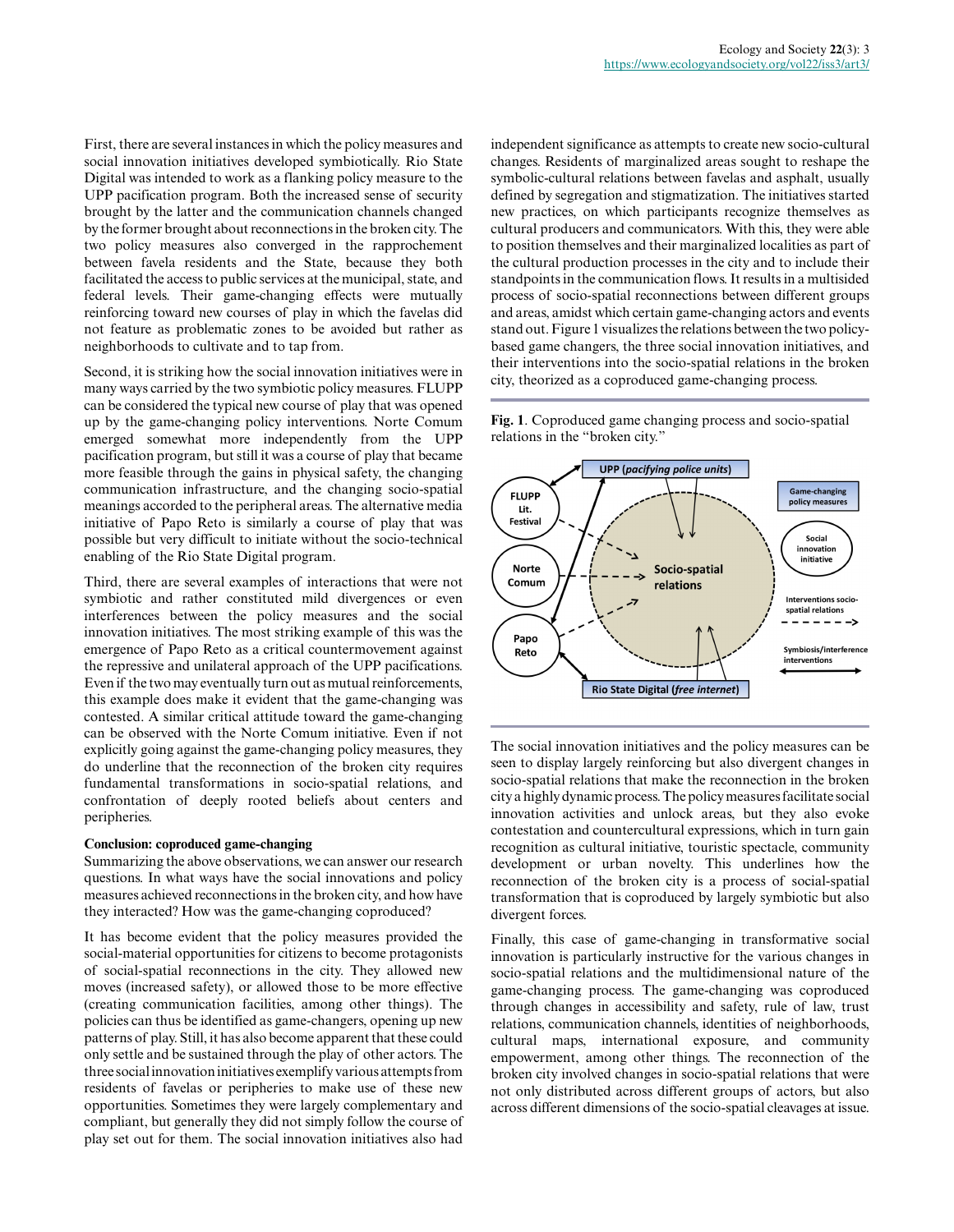# **MOBILITY TRANSFORMATION AS A CHANGE IN SOCIO-SPATIAL RELATIONS**

Initiatives toward transformative social innovation need to be supported by game-changing macrodevelopments for them to become effective. The game-changer concept as proposed by Avelino et al. (2014) is an interesting metaphor through which to grasp those developments. It is similar to the theorized "landscape pressures" (Geels and Schot 2007) and "system disturbances" that push inert systems into the "back loop" phases of innovation and reconfiguration (Moore and Westley 2011). Compared to these notions of exogenous systems dynamics, the game-changer is a more immanent concept. It focuses on the contextual significance of macrodevelopments for situated actors in particular game situations. Rather than being decisive out of themselves, macrodevelopments can turn out as game-changers given a course of play and given players' understanding of it as a significant shift.

In line with this essentially relational understanding of gamechangers, we have underlined that such developments form part of coproduced game-changing. Our empirical analysis has substantiated this argument, while also helping to deepen our understanding of game-changers and game-changing. The broken city case showed two policy measures that can be considered as game-changers. In many ways these interventions altered the course of play, creating favorable conditions for social innovation initiatives to emerge. They allowed new moves (increased safety), or allowed those to be effective (creating communication facilities). On the other hand, the case analysis also demonstrated well how these game-changers were enmeshed in a game-changing process in which the social innovation initiatives were essential as well. The new lines of play were facilitated by the policy measures, but cannot be entirely ascribed to them. The game-changing capacity of the policy measures was supported and amplified by the many ways in which the social innovation initiatives experimented with, developed, and sustained new socio-spatial relations. These initiatives notably developed networks across the divides of the broken city, and challenged the spatial order that locked the favelas into their identity as "other spaces." In other words, the case suggests it is analytically fruitful to consider both the game-changing process as a whole and the distinct role of game-changers therein.

Finally, it can be considered that the sketched coproduction between policy measures and social innovation initiatives exemplifies the coming together of bottom-up and top-down agency. This convergence is crucial for TSI processes, as has been frequently discussed (Pradel Miquel et al. 2013). Indeed, the case appears to be an example of what has been called "bottom-linked" development (Eizaguirre et al. 2012, Moulaert et al. 2013) or "cocreation with citizens" (Voorberg et al. 2015). Such reading is reinforced by our presentation of the nested-case study, which broke down the game-changing process into policy measures, social innovation initiatives, and their interactions. It needs to be remembered however that juxtapositions of bottom-up and topdown easily reproduce the very divisions in the broken city that were at issue. Such interpretation neglects how the social innovation was not confined to the favelas, but rather changed their socio-spatial relations with other areas and therewith their identity as Rio de Janeiro's "other spaces." The bottom-up and top-down interpretation provides too static a view on the gamechanging. Instead, as the "mobilities turn" in the social sciences (Urry 2007:6) elicits about our case, the game-changing revolved around changing social-spatial relations and around mobility. Ureta (2008) applies this lens in a case study on low-income families in another broken city, Santiago de Chile. His in-depth account of problematic socio-spatial relations shows how the social exclusion of these families manifests concretely in both excessive necessary mobility as well as a very limited capacity to move as they please. The brokenness and reconnection of Rio de Janeiro can similarly be understood in terms of changing conditions for mobility, connectivity, and access. Other than through static bottom-up and top-down accounts, the exclusion and inclusion of favela inhabitants is theorized to be shaped through a constantly evolving mobility system. Discussing the dispersed and multidimensional game-changing in the broken city, we have seen various important social-material elements of this mobility system: toll exaction check points, road infrastructures, internet provision, international exposure, occupation rights, and slum clearing, cultural exchanges, public transport services, and indeed the identities of areas and inhabitants that shape the movements of all Rio de Janeiro inhabitants.

*Responses to this article can be read online at:* [http://www.ecologyandsociety.org/issues/responses.](http://www.ecologyandsociety.org/issues/responses.php/9362) [php/9362](http://www.ecologyandsociety.org/issues/responses.php/9362)

#### **Acknowledgments:**

*This research was conducted within the TRANSIT project, which received funding from the European Union's Seventh Framework Programme for research, technological development, and demonstration under grant agreement no. 613169. The content of this publication does not reflect the official opinion of the European Union. Responsibility for the information and views expressed therein lies entirely with the authors.*

#### **LITERATURE CITED**

Avelino, F., J. M. Wittmayer, A. Haxeltine, R. Kemp, T. O'Riordan, P. Weaver, and J. Rotmans. 2014. *Game changers and transformative social innovation. The case of the economic crisis and the new economy.* A deliverable of the project: "Transformative Social Innovation Theory (TRANSIT)" European Commission – 7th Framework Programme. DG Research, EU SSH.2013.3.2-1. European Commission, Brussels, Belgium. [online] URL:<https://goo.gl/oaxy8v>

Avelino, F., J. M. Wittmayer, B. Pel, P. Weaver, A. Dumitru, A. Haxeltine, R. Kemp, M.S. Jørgensen, T. Bauler, S. Ruijsink, and T. O'Riordan. 2017. Transformative social innovation and (dis) empowerment. *Technological Forecasting and Social Change* in press. [http://dx.doi.org/10.1016/j.techfore.2017.05.002](http://dx.doi.org/10.1016%2Fj.techfore.2017.05.002) 

Byrne, D. 2005. Complexity, configurations and cases. *Theory, Culture & Society* 22(5):95-111. [http://dx.doi.org/10.1177/02632](http://dx.doi.org/10.1177%2F0263276405057194) [76405057194](http://dx.doi.org/10.1177%2F0263276405057194)

Burgos, M. B., F. A. P. Luiz, M. Cavalcanti, M. Brum, and M. Amoroso. 2011. O Efeito UPP na Percepção dos Moradores das Favelas. *Desigualdade e Diversidade* 11(3):49-97.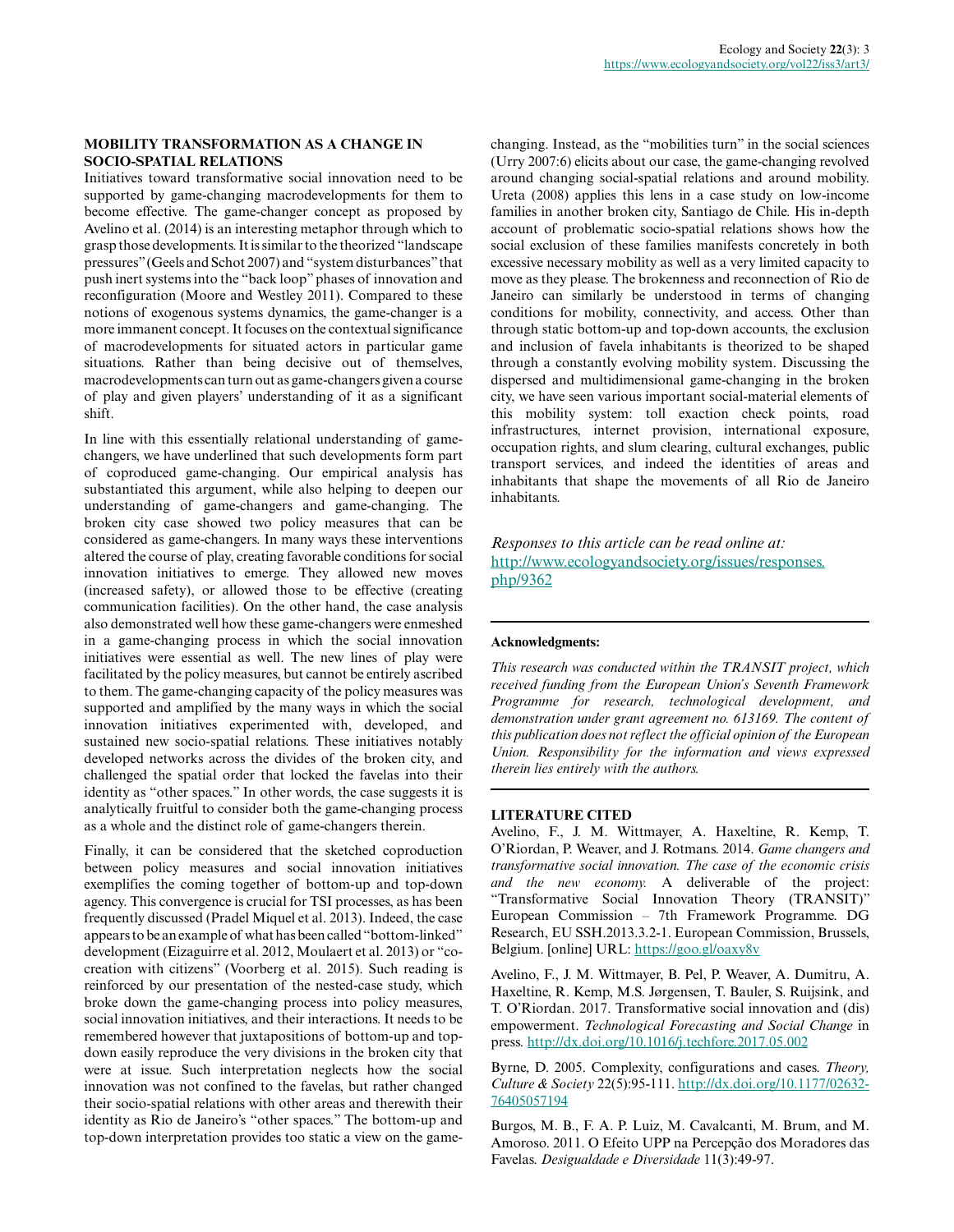Cajaíba-Santana, G. 2014. Social innovation: moving the field forward. A conceptual framework. *Technological Forecasting & Social Change* 82:42-51. [http://dx.doi.org/10.1016/j.techfore.2013.05.008](http://dx.doi.org/10.1016%2Fj.techfore.2013.05.008)

Carvalho, M. A. R. 1995. *Cidade escassa e violência urbana. Violência e participação política no Rio de Janeiro*. IUPERJ, Rio de Janeiro, Brasil.

Deffner, V. 2011. Geografia da desigualdade social: Uma perspectiva de geografia urbana crítica apresentada a partir do exemplo da produção social da favela em Salvador-BA. *Geotextos: Revista da Pós-Graduação em Geografia da Universidade Federal da Bahia* 6(2):115-137.

Dóci, G., E. Vasileiadou, and A. C. Petersen. 2015. Exploring the transition potential of renewable energy communities. *Futures* 66:85-95. [http://dx.doi.org/10.1016/j.futures.2015.01.002](http://dx.doi.org/10.1016%2Fj.futures.2015.01.002)

Eizaguirre, S., M. Pradel, A. Terrones, X. Martinez-Celorrio, and M. García. 2012. Multilevel governance and social cohesion: bringing back conflict in citizenship practices. *Urban Studies* 49 (9):1999-2016. [http://dx.doi.org/10.1177/0042098012444890](http://dx.doi.org/10.1177%2F0042098012444890) 

Folke, C., S. R. Carpenter, B. Walker, M. Scheffer, T. Chapin, and J. Rockström. 2010. Resilience thinking: integrating resilience, adaptability and transformability. *Ecology and Society* 15(4):20. [http://dx.doi.org/10.5751/es-03610-150420](http://dx.doi.org/10.5751%2Fes-03610-150420)

Foucault, M., and J. Miskowiec. 1986. Of other spaces. *Diacritics* 16(1):22-27. [http://dx.doi.org/10.2307/464648](http://dx.doi.org/10.2307%2F464648) 

Franz, H. W., J. Hochgerner, and J. Howaldt. 2012. *Challenge social innovation: potentials for business, social entrepreneurship, welfare and civil society*. Springer-Verlag, Berlin, Germany. [http://](http://dx.doi.org/10.1007%2F978-3-642-32879-4) [dx.doi.org/10.1007/978-3-642-32879-4](http://dx.doi.org/10.1007%2F978-3-642-32879-4)

Geels, F. W., and J. Schot. 2007. Typology of sociotechnical transition pathways. *Research Policy* 36(3):399-417. [http://dx.doi.](http://dx.doi.org/10.1016%2Fj.respol.2007.01.003) [org/10.1016/j.respol.2007.01.003](http://dx.doi.org/10.1016%2Fj.respol.2007.01.003)

Governo do Rio de Janeiro. 2011. *Estado Digital chega ainda este ano aos Complexos do Alemão e da Penha*. Governo do Rio de Janeiro, Brasil. [online] URL: [http://www.rj.gov.br/web/](http://www.rj.gov.br/web/imprensa/exibeconteudo?article-id=379614) [imprensa/exibeconteudo?article-id=379614](http://www.rj.gov.br/web/imprensa/exibeconteudo?article-id=379614) 

Grin, J., J. Rotmans, and J. Schot. 2010. *Transitions to sustainable development: new directions in the study of long term transformative change*. Routledge, New York, New York, USA.

Holmes, T. 2009. Local content in Brazil: conceptual framework and methodological implications. *Digithum* 11(16):12-19. [http://](http://dx.doi.org/10.7238%2Fd.v0i11.86) [dx.doi.org/10.7238/d.v0i11.86](http://dx.doi.org/10.7238%2Fd.v0i11.86)

Instituto Pereira Passos (IPP). 2014. *Cadernos do Rio: Favelas x Não Favelas*. IPP, Rio de Janeiro, Brasil.

Jørgensen, U. 2012. Mapping and navigating transitions: the multi-level perspective compared with arenas of development. *Research Policy* 41(6):996-1010. [http://dx.doi.org/10.1016/j.](http://dx.doi.org/10.1016%2Fj.respol.2012.03.001) [respol.2012.03.001](http://dx.doi.org/10.1016%2Fj.respol.2012.03.001) 

Klein, J. L., A. Camus, C. Jetté, C. Champagne, and M. Roy, editors. 2016. *La transformation sociale par l'innovation sociale*. Presses de l' Université de Québec, Québec, Canada.

Koonings, K., and D. Kruijt, editors. 2013. *Fractured cities: social Exclusion, urban violence and contested spaces in Latin America*. Zed Books, Chicago, Illinois, USA.

Lacerda, D. S. 2015. Rio de Janeiro and the divided state: analysing the political discourse on favelas. *Discourse & Society* 26(1):74-94. [http://dx.doi.org/10.1177/0957926514541346](http://dx.doi.org/10.1177%2F0957926514541346) 

Magagnin, R. C., and A. N. R. Silva. 2008. A percepção do especialista sobre o tema mobilidade urbana. *Revista Transportes* 16(1): 25-35. [http://dx.doi.org/10.14295/transportes.v16i1.13](http://dx.doi.org/10.14295%2Ftransportes.v16i1.13) 

Misse, D. G. 2014. Cinco anos de UPP: Um breve balanço. *DILEMAS: Revista de Estudos de Conflito e Controle Social* 7 (3):675-700.

Moore, M.-L., O. Tjornbo, E. Enfors, C. Knapp, J. Hodbod, J. A. Baggio, A. Norström, P. Olsson and D. Biggs. 2014. Studying the complexity of change: toward an analytical framework for understanding deliberate social-ecological transformations. *Ecology and Society* 19(4):54. [http://dx.doi.org/10.5751/](http://dx.doi.org/10.5751%2Fes-06966-190454) [es-06966-190454](http://dx.doi.org/10.5751%2Fes-06966-190454) 

Moore, M., and F. Westley. 2011. Surmountable chasms: networks and social innovation for resilient systems. *Ecology and Society* 16(1):5. [http://dx.doi.org/10.5751/es-03812-160105](http://dx.doi.org/10.5751%2Fes-03812-160105)

Moulaert, F. 2009. Social innovation: institutionally embedded, territorially (re)produced. Pages 11-23 *in* D. MacCallum, F. Moulaert, J. Hillier, and V. Haddock, editors. *Social innovation and territorial development*. Ashgate, Farnham, UK.

Moulaert, F., D. MacCallun, A. Mehmood, and A. Hamdouch, editors. 2013. *The international handbook on social innovation: collective action, social learning and transdisciplinary research*. Edward Elgar, Cheltenham, UK. [http://dx.doi.org/10.4337/978](http://dx.doi.org/10.4337%2F9781849809993) [1849809993](http://dx.doi.org/10.4337%2F9781849809993)

Nicholls, A., and A. Murdock. 2012. The nature of social innovation. Pages 1-30 *in* A. Nicholls and A. Murdock, editors. *Social innovation: blurring boundaries to reconfigure markets*. Palgrave Macmillan, Basingstoke, UK. [http://dx.doi.](http://dx.doi.org/10.1057%2F9780230367098_1) [org/10.1057/9780230367098\\_1](http://dx.doi.org/10.1057%2F9780230367098_1) 

Observatório de Favelas. 2017. *Presentation*. Observatório de Favelas, Rio de Janeiro, Brasil. [online] URL: [http://of.org.br/en/](http://of.org.br/en/apresentacao/) [apresentacao/](http://of.org.br/en/apresentacao/)

Pel, B. 2014. Intersections in system innovation: a nested-case methodology to study co-evolving innovation journeys. *Technology Analysis & Strategic Management* 26(3):307-320. [http://dx.doi.org/10.1080/09537325.2013.850656](http://dx.doi.org/10.1080%2F09537325.2013.850656)

Pel, B., G. Wallenborn, and T. Bauler. 2016. Emergent transformation games: exploring social innovation agency and activation through the case of the Belgian electricity blackout threat. *Ecology and Society* 21(2):17. [http://dx.doi.org/10.5751/](http://dx.doi.org/10.5751%2Fes-08346-210217) [es-08346-210217](http://dx.doi.org/10.5751%2Fes-08346-210217) 

Pradel Miquel, M., M. G. Cabeza, and S. Eizaguirre Anglada. 2013. Theorizing multi-level governance in social innovation dynamics. Pages 155-168 *in* F. Moulaert, D. MacCallun, A. Mehmood, and A. Hamdouch, editors. *The international handbook on social innovation: collective action, social learning and transdisciplinary research*. Edward Elgar, Cheltenham, UK. <http://dx.doi.org/10.4337/9781849809993.00023>

Rodrigues, F., and E. Orlandi. 2010. Unveiling in the Rio's hills: new discourse meanings in reporting-books. *Via Litterae* 2 (2):401-415.